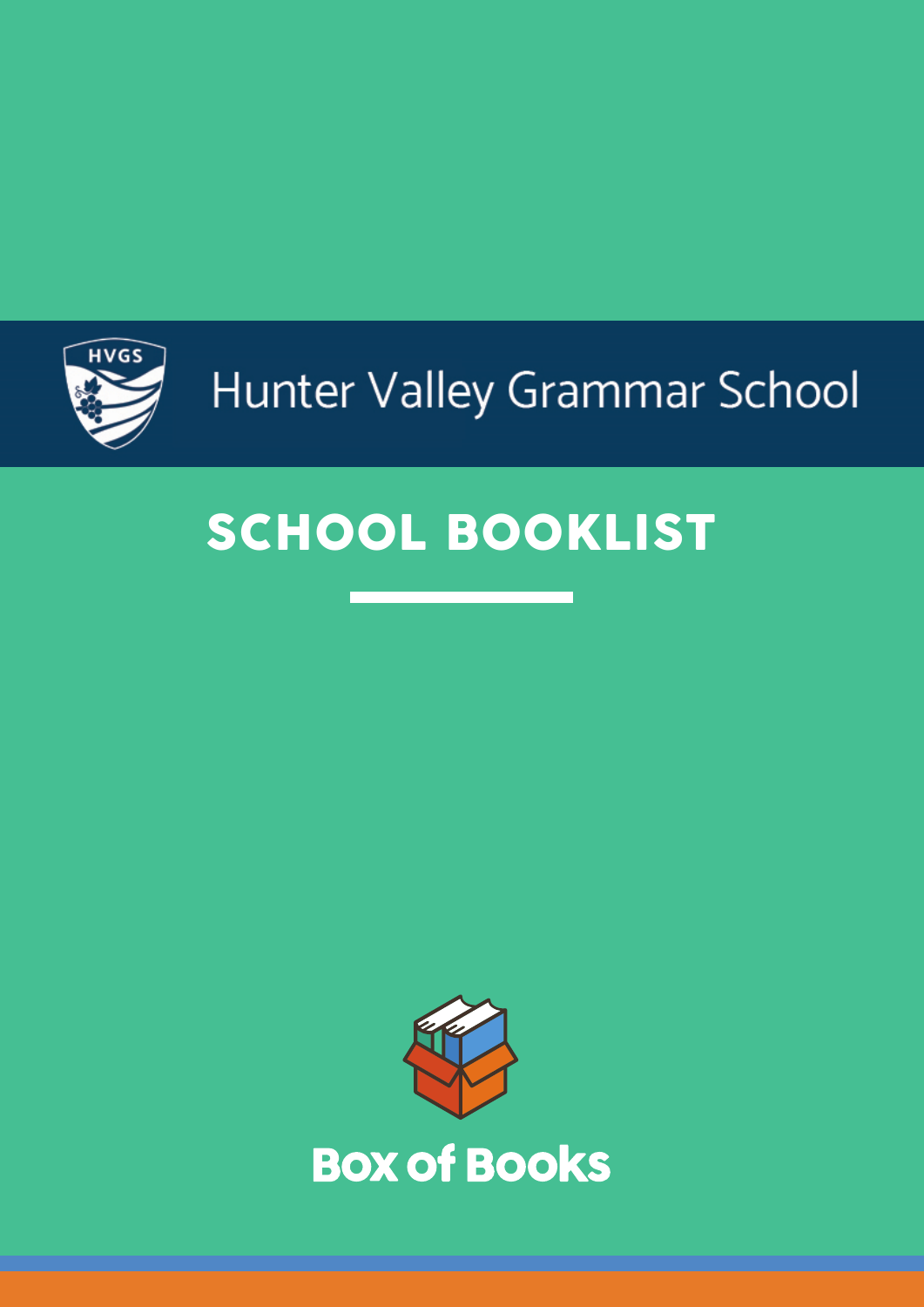

# Hunter Valley Grammar School Year 12 Booklist 2021/2022

### Welcome to Box of Books

Box of Books has been chosen by your school to provide an all in one online ordering system for your child's digital and physical textbook supplies.

#### **Ordering your students school resources**

Ordering via the BoB shop is quick and easy. It is important that you place your order online by no later than Friday, **24** September 2021 by following these steps:

- 1. Visit **https://shop.boxofbooks.com.au** to create your parent/guardian account *(if you don't already have one)*
- 2. Add each student, nominating their school and year group
- 3. Select the items you wish to purchase from the booklist shown
- 4. Use the checkout to organise postage and payment

#### **Digital Delivery**

Students can access their Digital Books from the date nominated by their school, without the need of an access code, by simply signing into the Box of Books platform by:

- 1. Visiting **https://hvgs-school.boxofbooks.io**
- 2. Using their existing school email credentials to sign in

#### **Physical Delivery**

Physical books will be shipped to your home address.

Delivery can be tracked through your Box of Books account.

To ensure you receive all available items please order by Friday, 24 September 2021.

#### **Late Orders**

We make every attempt to fully supply all physical orders; however, we cannot guarantee stock levels for orders placed after Friday, 24 September 2021. Your order may be split into multiple deliveries.

#### **Refunds and Returns Policy**

Our refunds and returns policy is available at: **https://www.boxofbooks.io/returns**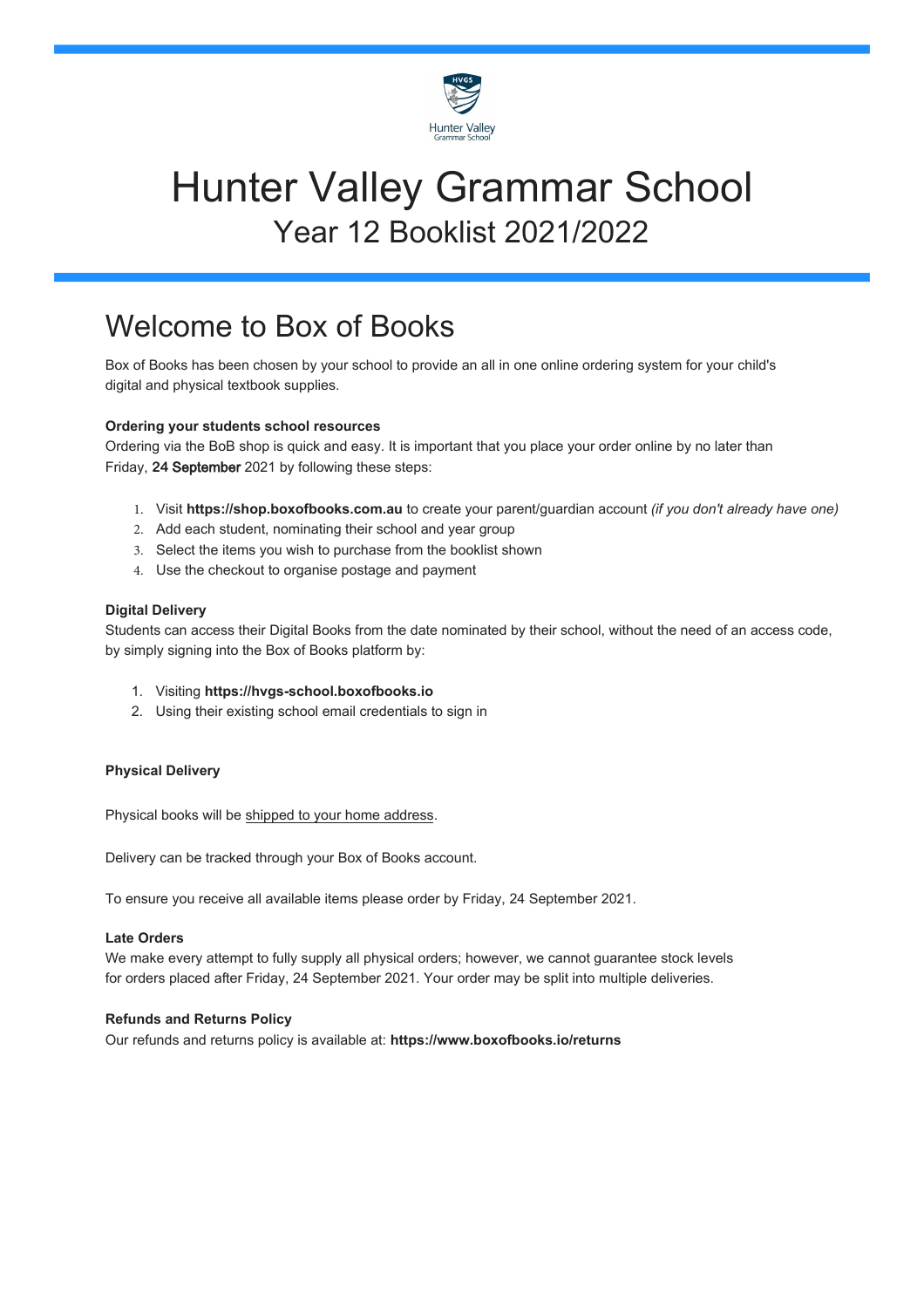| <b>Booklist Information</b>                                                                                                                                                                                                                                                                                                   | <b>Digital Only</b> | Digital & Print | <b>Print Only</b> |
|-------------------------------------------------------------------------------------------------------------------------------------------------------------------------------------------------------------------------------------------------------------------------------------------------------------------------------|---------------------|-----------------|-------------------|
| Where available, Box of Books offers the combination "Digital & Print" OR the cheaper options of "Digital Only",<br>or "Print Only". Note: Where multiple options are shown, students may select the option they prefer.<br>Digital versions of the text will be available immediately in the student's Box of Books account. |                     |                 |                   |
| <b>Agriculture</b>                                                                                                                                                                                                                                                                                                            | <b>Digital Only</b> | Digital & Print | Print Only        |
| Retain your Year 11 textbook for Year 12. (Only new students need to purchase).                                                                                                                                                                                                                                               |                     |                 |                   |
| Dynamic Agriculture Years 11-12 (3ed)<br>Cengage Learning                                                                                                                                                                                                                                                                     | \$45.95             | \$81.86         |                   |
| <b>Ancient History</b>                                                                                                                                                                                                                                                                                                        | <b>Digital Only</b> | Digital & Print | <b>Print Only</b> |
| Cities of Vesuvius: Pompeii and Herculaneum 3ed<br>Cambridge                                                                                                                                                                                                                                                                  | \$44.95             | \$50.36         |                   |
| <b>Biology</b>                                                                                                                                                                                                                                                                                                                | <b>Digital Only</b> | Digital & Print | <b>Print Only</b> |
| Biology in Focus Year 12 Student Book 2ed<br>Cengage Learning                                                                                                                                                                                                                                                                 | \$47.95             | \$71.96         |                   |
| Pearson Biology NSW 12 Skills Assessment Book<br>Pearson                                                                                                                                                                                                                                                                      |                     |                 | \$27.86           |
| <b>Business Studies</b>                                                                                                                                                                                                                                                                                                       | <b>Digital Only</b> | Digital & Print | Print Only        |
| New Edition for 2022                                                                                                                                                                                                                                                                                                          |                     |                 |                   |
| Business Studies in Action HSC 7E Print & LearnON +<br>free StudyON<br>Jacaranda                                                                                                                                                                                                                                              |                     | \$72.00         |                   |
| <b>Chemistry</b>                                                                                                                                                                                                                                                                                                              | <b>Digital Only</b> | Digital & Print | <b>Print Only</b> |
| Chemistry in Focus Year 12 Student Book<br>Cengage Learning                                                                                                                                                                                                                                                                   | \$47.95             | \$71.96         |                   |
| <b>Community and Family Studies</b>                                                                                                                                                                                                                                                                                           | <b>Digital Only</b> | Digital & Print | Print Only        |
| Retain your Year 11 textbook for Year 12. (Only new students need to purchase).                                                                                                                                                                                                                                               |                     |                 |                   |
| Community & Family Studies Preliminary/HSC Student<br>Book (2ed)<br>Cengage Learning                                                                                                                                                                                                                                          | \$45.95             | \$68.36         |                   |
| <b>Design &amp; Technlogy</b>                                                                                                                                                                                                                                                                                                 | <b>Digital Only</b> | Digital & Print | Print Only        |
| Retain your Year 11 textbook for Year 12. (Only new students need to purchase).                                                                                                                                                                                                                                               |                     |                 |                   |
| Design and Technology Stage 6 2ed Bundle<br>Cambridge                                                                                                                                                                                                                                                                         | \$57.95             | \$78.26         |                   |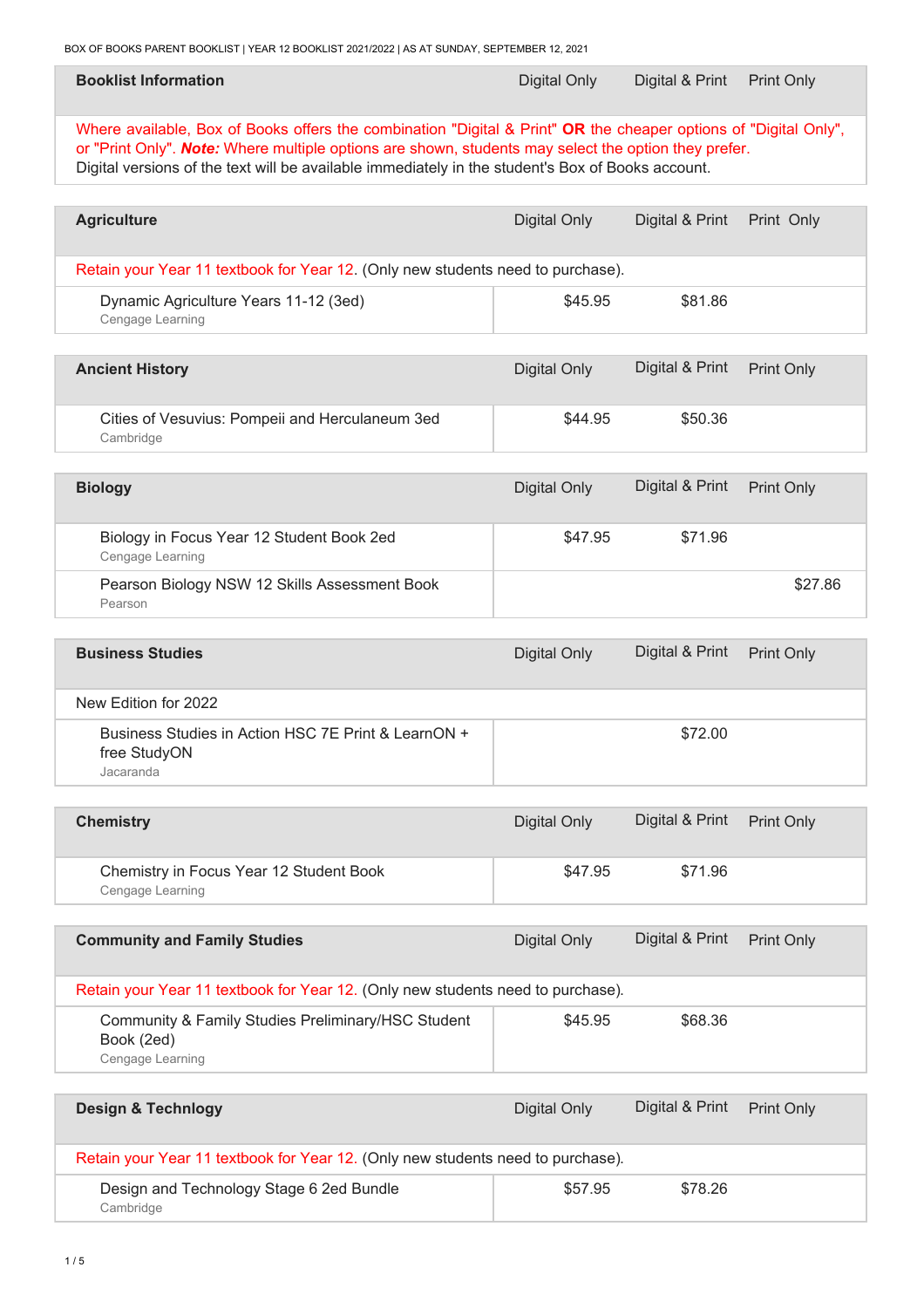BOX OF BOOKS PARENT BOOKLIST | YEAR 12 BOOKLIST 2021/2022 | AS AT SUNDAY, SEPTEMBER 12, 2021

| <b>Drama</b>                                                         | Digital Only | Digital & Print | <b>Print Only</b> |
|----------------------------------------------------------------------|--------------|-----------------|-------------------|
| <b>Chapel Perilous</b><br><b>Currency Press</b>                      |              |                 | \$21.59           |
| Mother Courage and Her Children<br>Bloomsbury                        |              |                 | \$19.79           |
| Angels in America Part One: Millennium Approaches<br>Nick Hern Books |              |                 | \$21.59           |
| The Removalists<br><b>Currency Press</b>                             |              |                 | \$21.59           |

| <b>Earth &amp; Environmental Science</b>                                               |         | Digital Only Digital & Print | <b>Print Only</b> |
|----------------------------------------------------------------------------------------|---------|------------------------------|-------------------|
| Earth & Environmental Science in Focus Year 12<br>Student Book 1ed<br>Cengage Learning | \$43.95 | \$65.66                      |                   |

| <b>Economics</b>                                                                               | Digital Only | Digital & Print | <b>Print Only</b> |
|------------------------------------------------------------------------------------------------|--------------|-----------------|-------------------|
| New Edition for 2022                                                                           |              |                 |                   |
| <b>Bundle</b>                                                                                  |              |                 |                   |
| Australia in the Global Economy 2022 Student<br>Book with eBook, 11ed<br>Pearson 9780655705345 |              | \$54.86         |                   |
| Australia in the Global Economy Workbook<br>10ed<br>Pearson 9780655702979                      |              |                 | \$35.06           |

| <b>Engineering Studies</b>                                 | Digital Only | Digital & Print | <b>Print Only</b> |
|------------------------------------------------------------|--------------|-----------------|-------------------|
| Excel Study Guide: HSC Engineering Studies<br>Pascal Press |              |                 | \$35.96           |

| <b>English Advanced</b>                                                                | Digital Only | Digital & Print | <b>Print Only</b> |
|----------------------------------------------------------------------------------------|--------------|-----------------|-------------------|
| The Crucible (NB: specific classes only - refer to email from Mrs Dwyer)<br>Penguin UK |              |                 | \$17.99           |
| Hag-Seed<br>RANDOM HOUSE UK                                                            |              |                 | \$20.69           |
| Cambridge School Shakespeare The Tempest 3ed<br>Cambridge                              |              |                 | \$17.06           |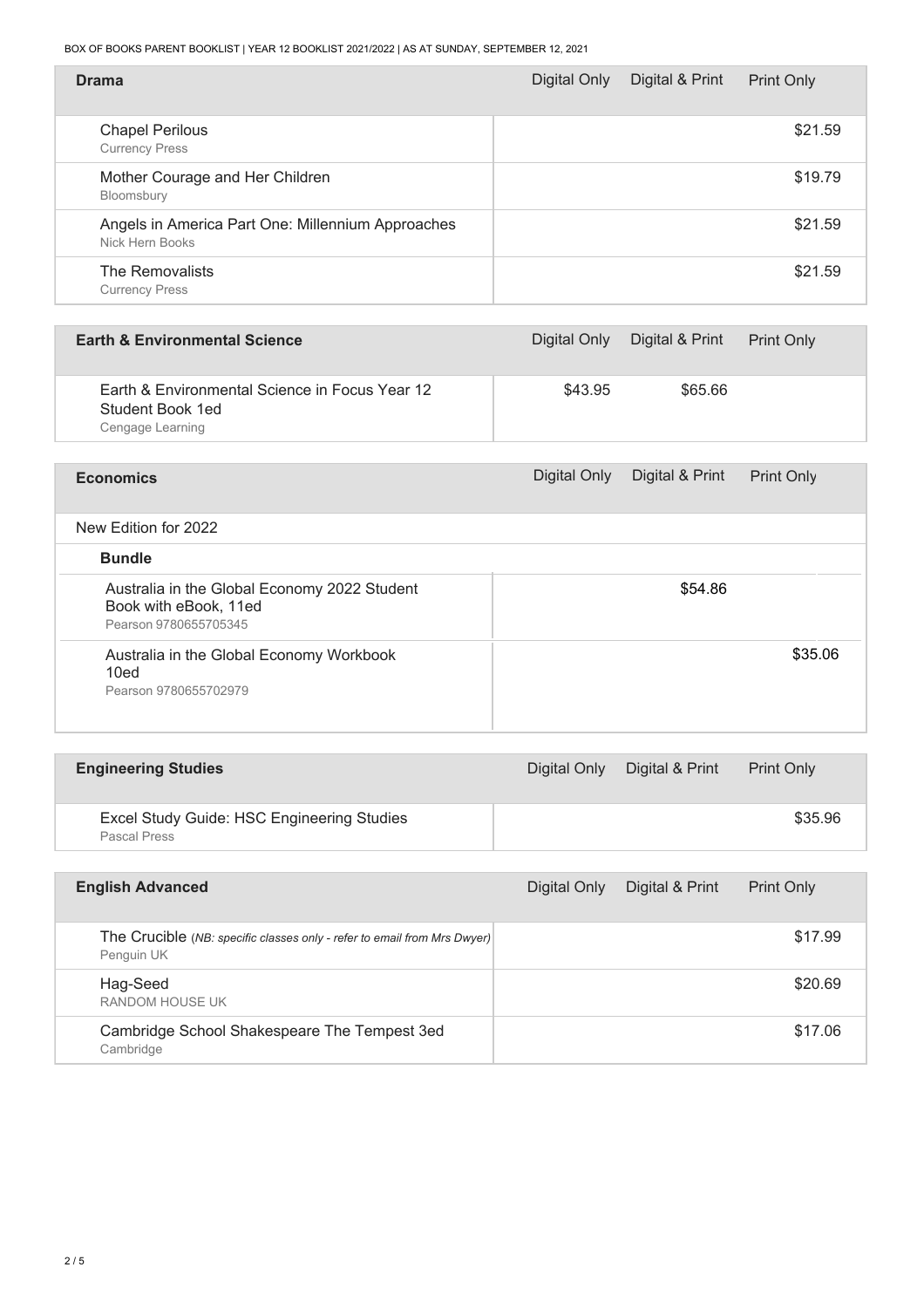| <b>English Extension</b>          | Digital Only | Digital & Print | Print Only |
|-----------------------------------|--------------|-----------------|------------|
| Frankenstein<br>Penguin           |              |                 | \$13.49    |
| <b>Waiting for Godot</b><br>Faber |              |                 | \$22.46    |

| <b>English Standard</b>                                                                | Digital Only | Digital & Print | <b>Print Only</b> |
|----------------------------------------------------------------------------------------|--------------|-----------------|-------------------|
| The Curious Incident of the Dog In the Night-Time by<br>Mark Haddon<br>Random House UK |              |                 | \$17.99           |

| <b>Food Technology</b>                                                          | Digital Only | Digital & Print | <b>Print Only</b> |
|---------------------------------------------------------------------------------|--------------|-----------------|-------------------|
| Retain your Year 11 textbook for Year 12. (Only new students need to purchase). |              |                 |                   |
| Food Tech Focus Stage 6 Student Book 2ed<br>Cengage Learning                    | \$44.95      | \$67.46         |                   |

| <b>French Continuers</b>                           | Digital Only | Digital & Print | Print Only |
|----------------------------------------------------|--------------|-----------------|------------|
| Adomania 4/B1 Student Pack<br>Adomania Publication |              |                 | \$89.96    |
| Schaum's Outline of French Grammar (7ed)<br>Mhe Us |              |                 | \$34.16    |
| Retain your Year 11 textbook for Year 12.          |              |                 |            |
| Adomania 3 / A2 student pack<br>Adomania           |              |                 | \$89.96    |

| Geography                                                           | Digital Only | Digital & Print | <b>Print Only</b> |
|---------------------------------------------------------------------|--------------|-----------------|-------------------|
| Global Interactions Year 12 (3ed)<br>Pearson                        | \$49.95      | \$77.36         |                   |
| Retain your Year 11 textbook, Skills in Geography 2ed, for Year 12. |              |                 |                   |

| <b>Legal Studies</b>                                     | Digital Only | Digital & Print | <b>Print Only</b> |
|----------------------------------------------------------|--------------|-----------------|-------------------|
| Cambridge Legal Studies Stage 6 Year 12 5ed<br>Cambridge | \$61.95      | \$69.26         |                   |

| <b>Mathematics Advanced</b>                                                    | <b>Digital Only</b> | Digital & Print Print Only |  |
|--------------------------------------------------------------------------------|---------------------|----------------------------|--|
| Maths in Focus 12 Mathematics Advanced Student<br>Book 3ed<br>Cengage Learning | \$47.95             | \$71.96                    |  |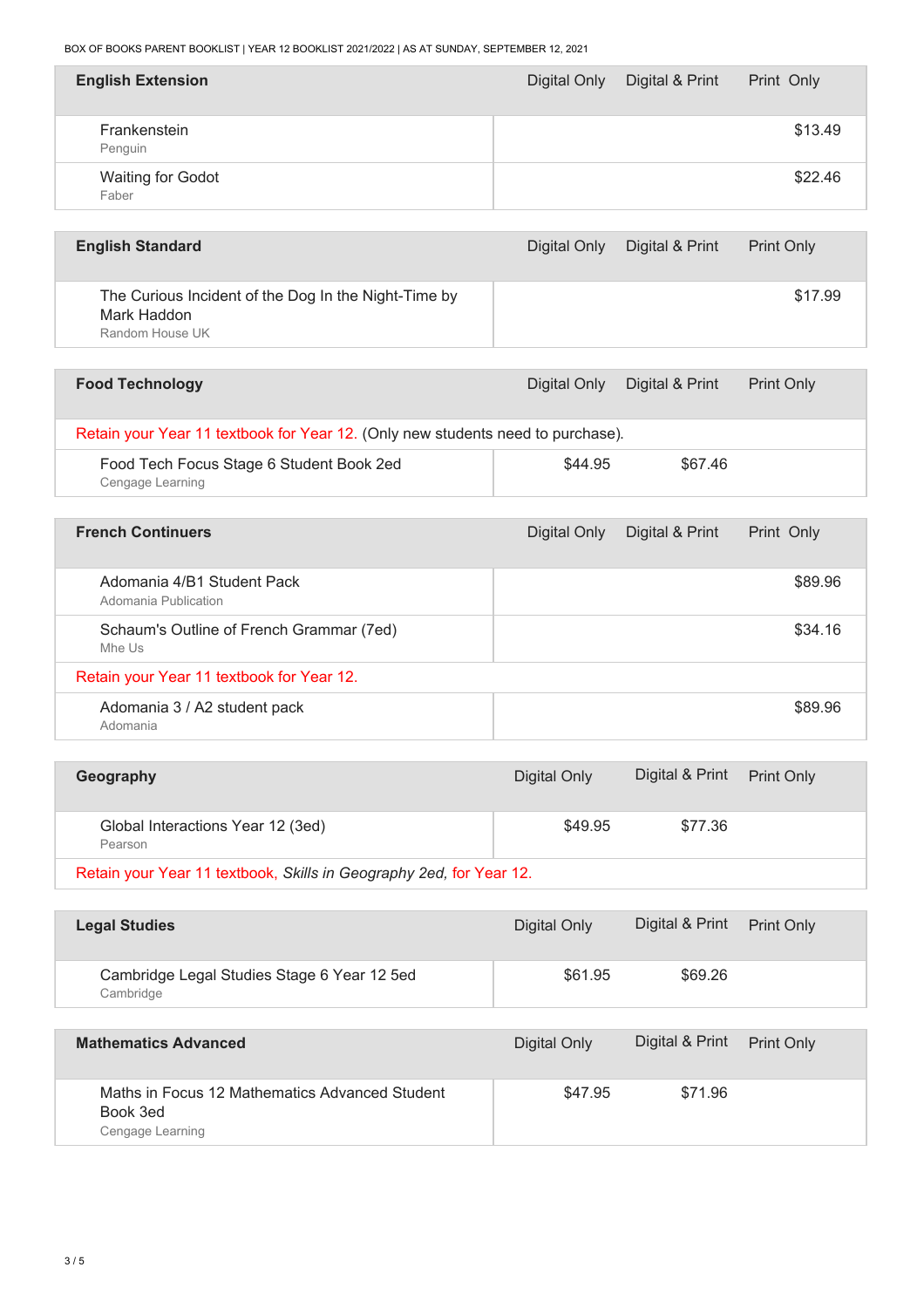BOX OF BOOKS PARENT BOOKLIST | YEAR 12 BOOKLIST 2021/2022 | AS AT SUNDAY, SEPTEMBER 12, 2021

| <b>Mathematics Extension 1</b>                                                    | Digital Only | Digital & Print | <b>Print Only</b> |
|-----------------------------------------------------------------------------------|--------------|-----------------|-------------------|
| Maths in Focus 12 Mathematics Extension 1 Student<br>Book 3ed<br>Cengage Learning | \$47.95      | \$71.96         |                   |
| <b>Mathematics Standard</b>                                                       | Digital Only | Digital & Print | <b>Print Only</b> |
| CambridgeMATHS Stage 6 NSW Standard 2 Year 12<br>Cambridge                        | \$59.95      | \$67.46         |                   |

| <b>Modern History</b>                                                            | Digital Only | Digital & Print Print Only |  |
|----------------------------------------------------------------------------------|--------------|----------------------------|--|
| Key Features of Modern History 2 Year 12 (5ed)<br><b>Oxford University Press</b> | \$50.95      | \$69.26                    |  |

| <b>PDHPE</b>                                                                            | Digital Only | Digital & Print Print Only |  |
|-----------------------------------------------------------------------------------------|--------------|----------------------------|--|
| Cambridge HSC Personal Development Health and<br><b>Physical Education</b><br>Cambridge | \$59.95      | \$69.26                    |  |

| <b>Physics</b>                                    | Digital Only | Digital & Print | <b>Print Only</b> |
|---------------------------------------------------|--------------|-----------------|-------------------|
| Pearson Physics NSW 12<br>Pearson                 | \$51.95      | \$75.56         |                   |
| Excel Year 12 Physics Study Guide<br>Pascal Press |              |                 | \$35.96           |

| <b>Society &amp; Culture</b>                                                              | Digital Only | Digital & Print | <b>Print Only</b> |
|-------------------------------------------------------------------------------------------|--------------|-----------------|-------------------|
| Retain your Year 11 textbook for Year 12. (Only new students need to purchase).           |              |                 |                   |
| Society and Culture Prelim & HSC Student Book (2ed)<br>(Ebook on BoB)<br>Cengage Learning | \$38.50      |                 |                   |

| <b>Software Design &amp; Development</b>                                                        | Digital Only | Digital & Print | <b>Print Only</b> |
|-------------------------------------------------------------------------------------------------|--------------|-----------------|-------------------|
| Software Design and Development - The HSC Course<br>(2ed)<br><b>Parramatta Education Centre</b> | \$66.32      | \$74.66         |                   |

| <b>VET Hospitality</b>                                                          | Digital Only | Digital & Print | <b>Print Only</b> |  |
|---------------------------------------------------------------------------------|--------------|-----------------|-------------------|--|
| Retain your Year 11 textbook for Year 12. (Only new students need to purchase). |              |                 |                   |  |
| <b>Nelson Hospitality Focus Student Book</b><br>Cengage Learning                | \$38.95      | \$58.46         |                   |  |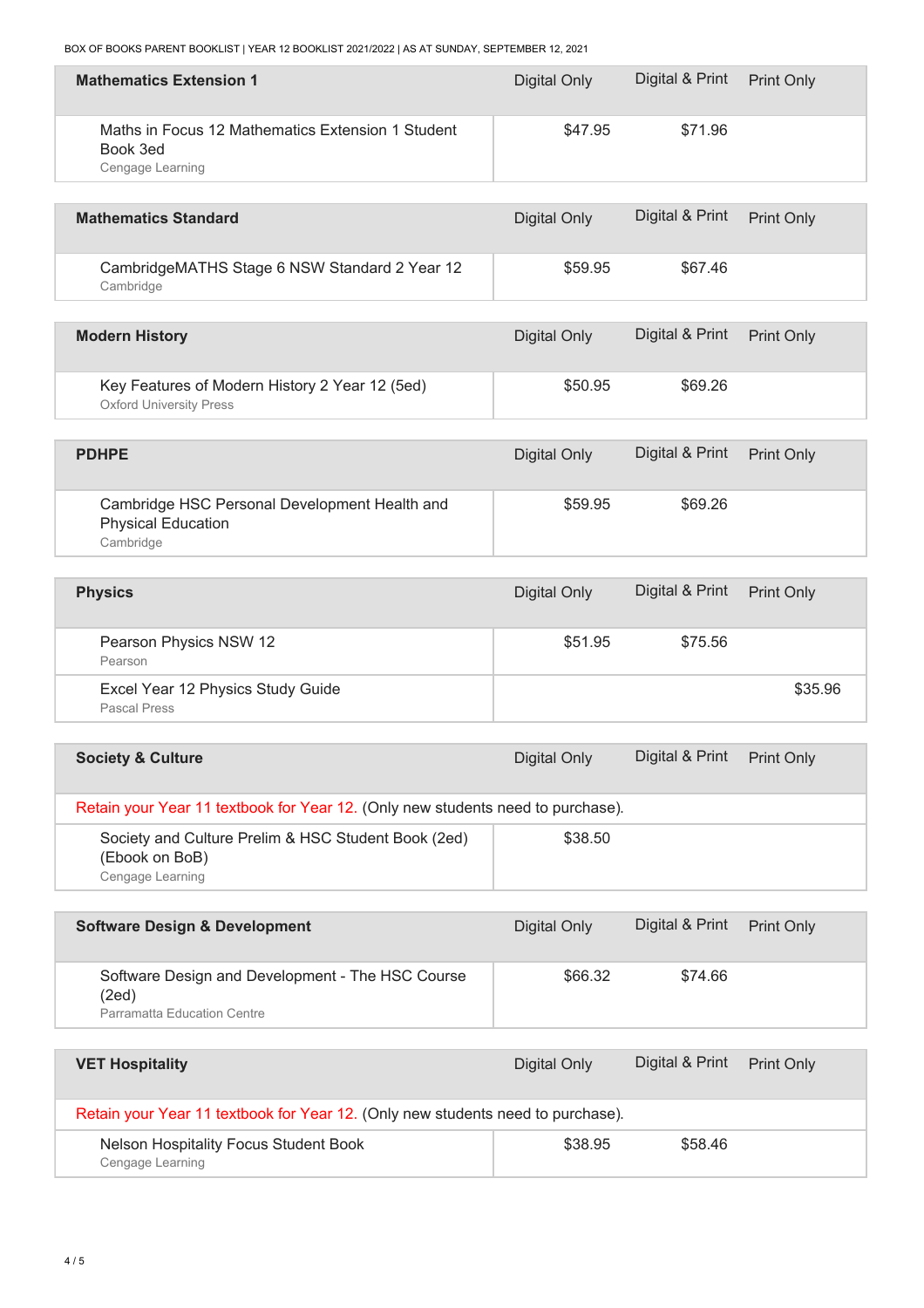| <b>Visual Arts</b>                                                              | Digital Only | Digital & Print | <b>Print Only</b> |  |
|---------------------------------------------------------------------------------|--------------|-----------------|-------------------|--|
| Retain your Year 11 textbook for Year 12. (Only new students need to purchase). |              |                 |                   |  |
| Senior Artwise Visual Arts 11-12 (2ed)<br>Jacaranda                             | \$60.00      | \$80.96         |                   |  |

#### **\* DELIVERY, PACKAGING AND HANDLING:**

If your order includes physical resources or books you will be charged a flat charge of \$15.95 for delivery. Digital only orders are shipping free!